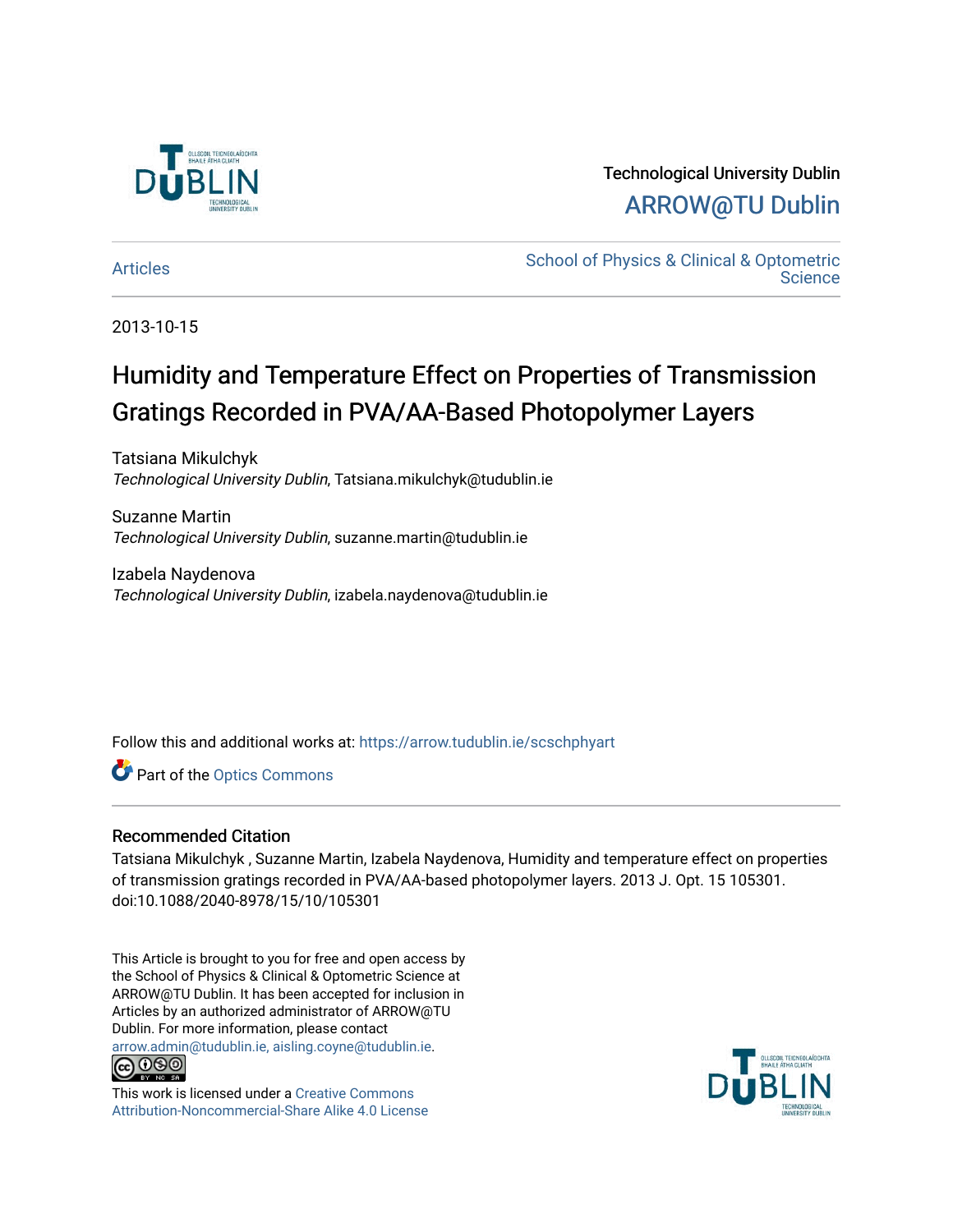# **Humidity and temperature effect on properties of transmission gratings recorded in PVA/AA-based photopolymer layers**

#### **Tatsiana Mikulchyk, Suzanne Martin and Izabela Naydenova\***

Centre for Industrial and Engineering Optics/School of Physics, College of Sciences and Health, Dublin Institute of Technology, Kevin Street, Dublin 8, Ireland

E-mail: izabela.naydenova@dit.ie

#### **Abstract**

This paper explores the effects of humidity on gratings recorded in a Polyvinylalcohol-Acrylamide photopolymer medium. Investigation of the behaviour of transmission gratings exposed to high humidity is of significant interest for two reasons, firstly because the grating's sensitivity to humidity can be exploited for the development of irreversible humidity indicators, secondly because too much sensitivity to humidity can limit the use of these materials in applications where an environmentally stable hologram is needed. In this paper we focus on the effect of high humidity on the properties of volume phase transmission gratings recorded in PVA/AA photopolymer layers in the temperature range of  $8 - 24$  °C. It has been found that although exposure to humidity changes the diffraction efficiency and Bragg angle of gratings, the effects are fully reversible if the temperatures are kept low. For example, when gratings were subjected to relative humidity of 80 % and 90 % at a temperature of 8  $^{0}C$  the observed changes were fully reversible. However, irreversible changes in diffraction efficiency, thickness, refractive index modulation and Bragg angle were observed when the temperature during the humidity exposure was higher than 16  $^{0}C$ . The magnitude of the irreversible changes depends strongly on the ambient temperature during the humidity exposure, the humidity level and also on the duration of the humidity exposure.

**Keywords:** holographic recording materials; photopolymers**;** acrylamide based photopolymer; volume holographic gratings; relative humidity.

**Subject classification numbers:** 42.70Ln, 42.40Pa, 42.40.Eq, 42.70.Gi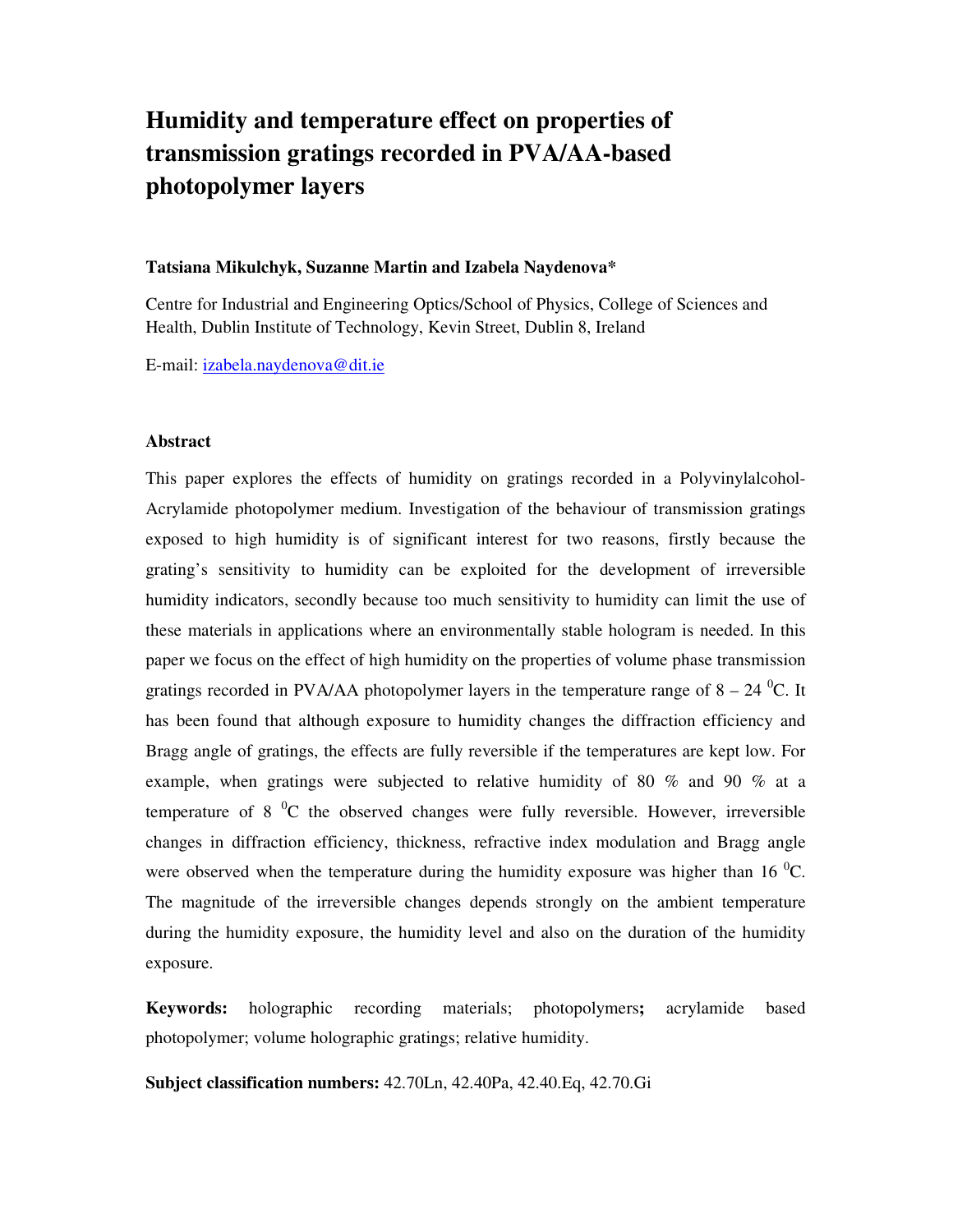#### **1. Introduction**

Acrylamide-based photopolymer is under continuous study because of its possible practical applications, such as holographic interferometry, holographic optical elements, holographic data storage and holographic sensors [1-10]. This material has received much attention due to its wide dynamic range, high sensitivity, low scattering, self-processing nature and relatively low cost. Acrylamide-based photopolymer most commonly consists of monomers acrylamide and N, N' methylenebisacrylamide, photosensitizer, photoinitiator triethanolamine and the binder polyvinylalcohol. However, due to the highly hygroscopic nature of the polyvinylalcohol binder and the polyacrylamide produced during the recording of the hologram, the sensitivity of this photopolymer film to humidity can be significant. It has often been observed that in certain environmental conditions the diffraction efficiency, Bragg angle of recorded gratings, and even the layer surface can be affected by moisture or humidity. Often, the effects are fully reversible and the hologram regains its original properties when the humidity returns to normal, as described below. However, in some circumstances high humidity has been observed to cause irreversible changes to the recorded hologram, even in transmission gratings. Research is needed to fully characterise the response of transmission gratings to humidity changes and to better understand the nature of the irreversible changes that sometimes occur. This knowledge could allow development of irreversible humidity indicators to provide warning of high humidity exposure, and may also help in the development of more stable photopolymer materials for applications where an environmentally stable hologram is essential, such as holographic data storage or holographic optical elements. Thus, in order to achieve the full potential of acrylamide-based photopolymer, it is required to understand its behaviour at different levels of relative humidity (RH) and know the moisture stability limit.

The poor stability of some acrylamide-based photopolymer films with triethanolamine as an electron donor has been reported recently (RH = 80 % and T = 25  $^{\circ}$ C) [11]. To decrease the sensitivity to humidity the authors proposed N-phenylglycine as an initiator. In [8] the humidity response of a volume reflection hologram recorded in an acrylamide-based photopolymer has been investigated and used to develop a visual indicator of environmental humidity in the humidity range of  $5 - 80\%$ . The reflection hologram changes its colour when exposed to different levels of humidity due to the changed fringe spacing as the medium gains or loses moisture. This change in the fringe spacing is fully reversible. Later, responses of a volume reflection hologram to humidity  $(10 - 80\%)$  and temperature (15 - 50  $^{\circ}$ C) were studied in more detail [12]. In that case the humidity sensitivity of reflection gratings recorded in an acrylamide-based photopolymer was investigated at RH < 80 % and only reversible change of holographic grating properties were observed. Research into the effects of humidity on transmission gratings is very limited and has been carried out only at  $RH = 60\%$  [13]. It has been shown that after exposure to humidity of 60 % the diffraction efficiency of transmission grating reaches its initial value measured at low humidity of 20 %.

In this paper we analyse the behaviour of diffraction efficiency, thickness, refractive index modulation and Bragg angle of the volume transmission gratings recorded in acrylamide-based photopolymer layers under humidity exposure at different temperatures. Specifically we aim to discuss the irreversible changes of the properties of transmission gratings caused by exposure to high humidity  $(RH \ge 80\%)$  and the role of temperature on these changes.

#### **2. Theory**

In order to record a volume phase holographic grating, coherent light from the laser is split to form an object beam and a reference beam. A transmission volume phase grating can be produced when the photosensitive medium is placed in the region of overlap of these two beams which reach the photosensitive medium from the same side. The interference pattern induced by two light waves is recorded as a spatial modulation of the refractive index of the photosensitive medium. Volume phase grating regime corresponds to  $Q \gg 1$ , which is defined by the relation [14]: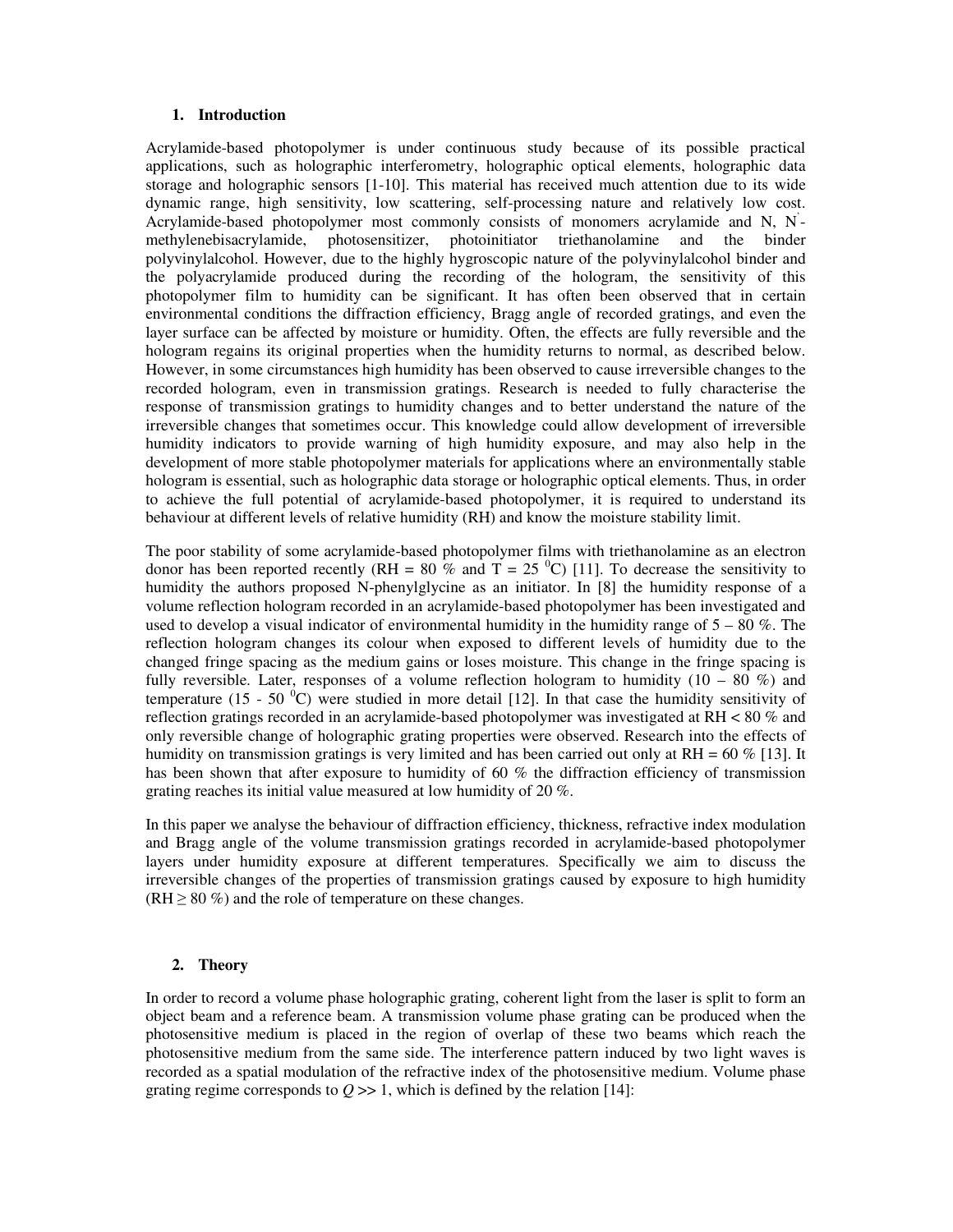$$
Q = \frac{2\pi\lambda d}{n\Lambda^2} \tag{1}
$$

where  $\lambda$  is the wavelength of the recoding light, *d* is the thickness of the grating, *n* is the average refractive index of the medium, Λ is the fringe spacing.

In this study, transmission gratings with spatial frequency of approximately 1000 lines/mm have been recorded in the photosensitive layers with the thickness of  $80 \pm 5$  µm. These parameters correspond to a *Q* factor of about 200 and, thus, allow us to apply the coupled wave theory [15] for the calculation of the refractive index modulation (∆*n*). According to the coupled wave theory, ∆*n* is determined by:

$$
\Delta n = \frac{\lambda \cos \theta_B \sin^{-1}(\sqrt{\eta})}{\pi d},
$$
\n(2)

where  $\lambda$  is the wavelength of the reconstructing beam,  $\theta_B$  is the Bragg angle inside the photopolymer layer at this wavelength,  $\eta$  is diffraction efficiency of the recorded grating.  $\theta_B$  is related to the external Bragg angle  $(\theta_B)$  by Snell's law:

$$
n\sin\theta_B = \sin\theta_B. \tag{3}
$$

 $\theta_B$ <sup>'</sup> is given by Bragg's law:

$$
2\Lambda \sin \theta_{B} = \lambda \tag{4}
$$

where  $\lambda$  and  $\Lambda$  are defined as in eq.(1).

#### 3. Experimental

A self-processing acrylamide-based photopolymer developed at the Centre for Industrial and Engineering Optics, Dublin Institute of Technology [16-18] was used as a holographic recording material. The photosensitive solution optimized for recording in transmission mode consisted of two monomers - 0.6 g acrylamide and 0.2 g N, N -methylene bisacrylamide, 2 ml triethanolamine, 17.5 ml of 10 % w/v polyvinylalcohol stock solution and 4 ml of 0.11 % w/v of Methylene Blue stock solution. The photosensitive solution (1 ml) was deposited on the levelled glass slide  $(26 \times 76 \text{ mm}^2)$ and dried for 24 hours in a dark room at ambient conditions (T =  $21 \pm 2$  °C and RH =  $30 - 40$  %).

The transmission volume phase gratings were recorded using a standard two-beam setup (figure 1).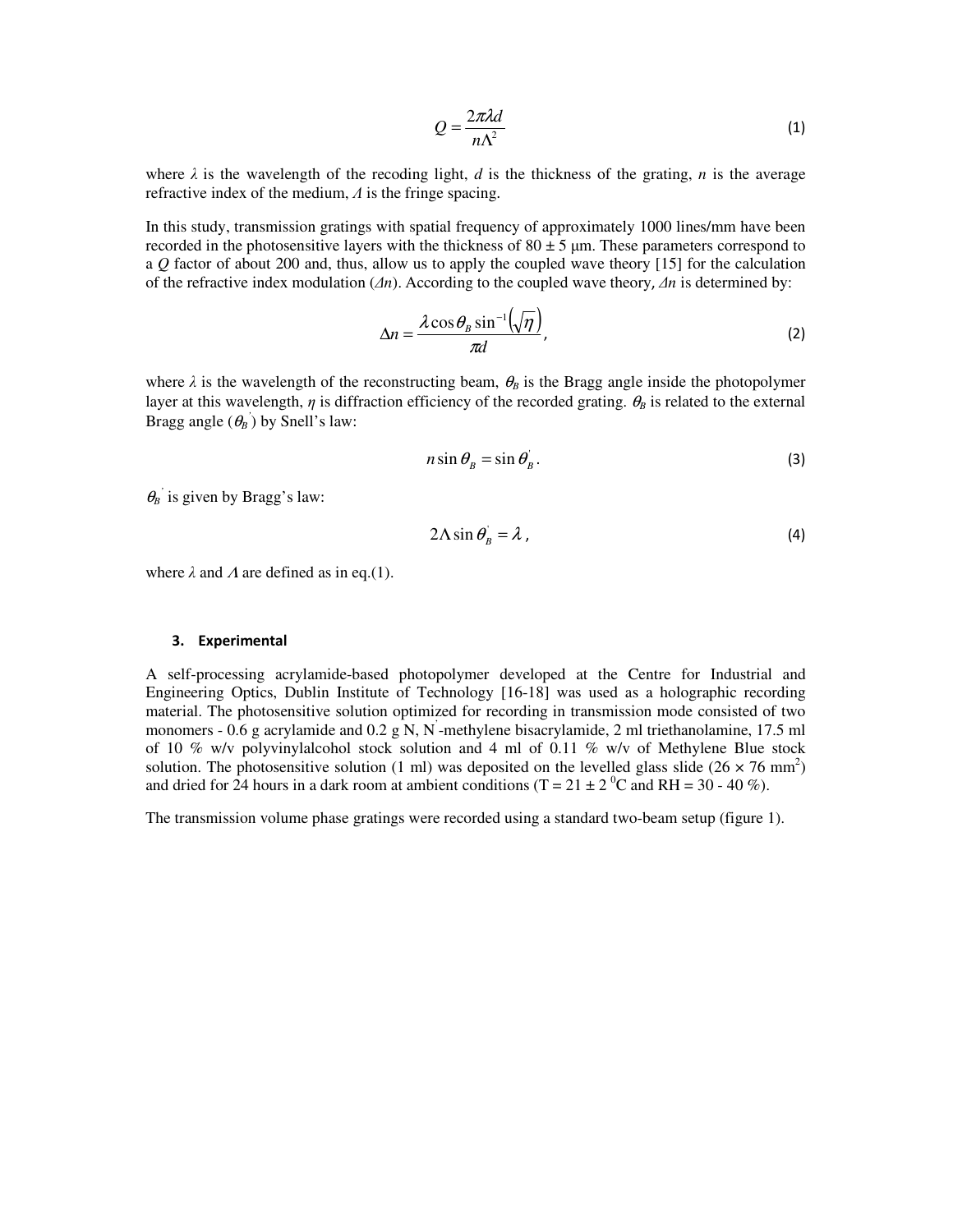

Figure 1. Recording set-up: S -electronic shutter; HW – half-wave plate; SF – spatial filter; CL – collimator; BS – beam splitter; M – mirror; PL – photopolymer layer.

The photopolymer layers were exposed to two 633 nm beams obtained by splitting He-Ne laser beam. The total recording intensity was  $5 \text{ mW/cm}^2$  and the recording time was 10 sec. Immediately after the recording the gratings were bleached under UV light for 60 min in order to polymerise all residual monomers. After bleaching, the absorption of the photopolymer layer at 633 nm was negligible, so 633 nm beam from He-Ne laser was employed as a probe beam for the Bragg selectivity curve measurements. To measure the Bragg selectivity curve, the sample was mounted on a rotation stage which was computer controlled via a motion controller (model Newport ESP300 with angular resolution of 0.1<sup> $\overline{0}$ </sup>). The Bragg selectivity curve measurement was performed by monitoring the firstorder diffracted beam intensity using an optical power meter (Newport Model 840) while the sample was rotated. The diffraction efficiency was defined as the ratio of the diffracted intensity and the intensity of the incident beam. LabVIEW software was used to plot the data in real time. The thickness of the dry layers was measured with a white light interferometric surface profiler MicroXAM S/N 8038. A controlled environment chamber with humidity and temperature control system (Electro-tech system, model 5503-11) was utilised to obtain different environmental conditions. The chamber was able to maintain the RH and temperature with accuracy of  $\pm 1$  % and  $\pm 1$  ${}^{0}C$ , respectively.

The Bragg selectivity curve and thickness measurements had been carried out before and after humidity exposure. After humidity exposure, all the samples had been dried for 24 hours at ambient conditions (T = 18  $\pm$  2  $\degree$ C and RH = 30 - 40 %). The diffraction efficiency of the grating was estimated from the maximum of Bragg selectivity curve. The diffraction efficiency and the thickness, measured before and after humidity exposure, were assigned as  $\eta(0)$ ,  $d(0)$  and  $\eta(RH)$ ,  $d(RH)$ , respectively.

#### **4. Results and Discussion**

#### *4.1. Diffraction efficiency change due to variation of relative humidity*

In order to characterise the influence of relative humidity on the diffraction efficiency, the gratings were placed in the humidity chamber and the diffraction efficiency was measured. For ease of comparison, normalized diffraction efficiency was used. The normalised diffraction efficiency was defined as the ratio of the diffraction efficiency at the current relative humidity to the diffraction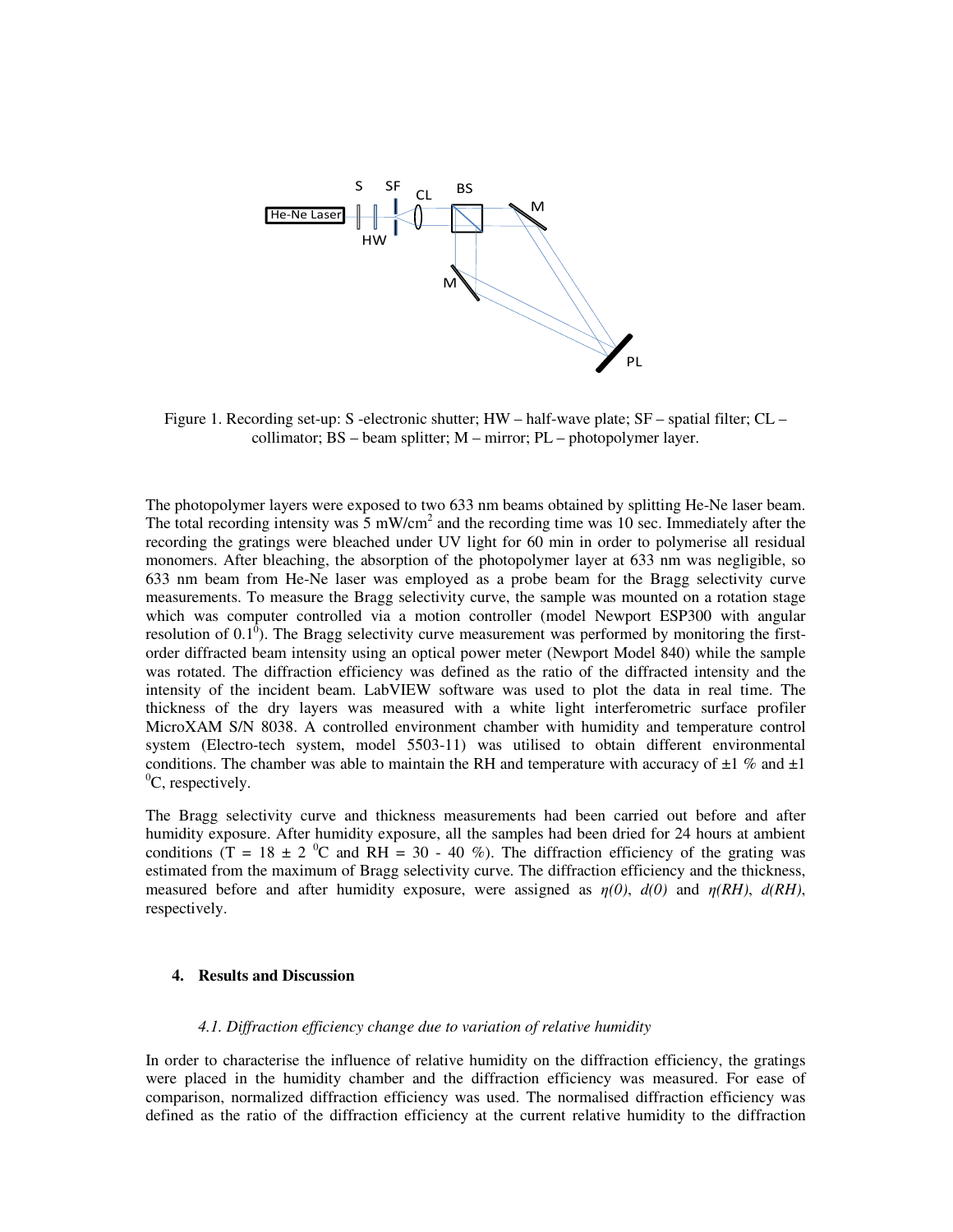efficiency at the start of the experiment, measured at relative humidity of 20 %. To minimize the inaccuracy caused by beam scattering due to water condensation on the photopolymer layer surface, intensities of transmitted  $(I_0)$  and first-order diffracted  $(I_i)$  beams were monitored. The readings were taken after 30 min of humidity exposure to allow the samples to equilibrate with the surrounding conditions and the diffraction efficiency in this particular experiment was defined as  $I_1/(I_1+I_0)$ . Figure 2 shows the dependence of normalized diffraction efficiency on relative humidity during humidity exposure at different temperatures.

As can be seen from figure 2, at 20 %  $\leq$  RH  $\leq$  70 % the change in diffraction efficiency during humidity exposure does not depend on the temperature and follows the same trend for all three temperatures. However at RH = 80 % and 90 % the normalized diffraction efficiency is different for different temperatures. As the temperature increases, the normalized diffraction efficiency drops further at the higher humidity.

It can also be observed in Fig.2 that for all three temperatures the normalised diffraction efficiency slightly increases in the relative humidity range 20 - 60%. This is most probably due to swelling of the photopolymer layer as a result of absorption of moisture from the environment. The swelling is initially only in direction perpendicular to the glass substrate, as the good adhesion of the photopolymer layer to the glass substrate prevents dimensional change in direction along the surface. Thus effectively the thickness of the hologram is increased and the diffraction efficiency increases as well. Similar swelling/shrinkage occurring only in the vertical direction was previously observed in reflection [8, 12]**.** 

In addition it has been previously shown [8, 12], that the changes in diffraction efficiency of reflection gratings, recorded in acrylamide-based photopolymer layers, after exposure to RH  $\leq 80\%$  are reversible. Since we aim to investigate irreversible changes, we focused our attention on high humidity (RH =  $80\%$  and  $90\%$ ).



Figure 2. Normalized diffraction efficiency v/s relative humidity at temperature  $8 \pm 1\degree$ C ( $\Box$ ),  $16 \pm 1\degree$  ${}^{0}C$  (x), 21  $\pm$  1  ${}^{0}C$  ( $\bullet$ ).

#### *4.2. Diffraction efficiency change after exposure to RH = 80 % and 90 %*

To investigate the reversibility of the diffraction efficiency changes observed during the exposure to high humidity, samples were exposed to high humidity at different temperatures for 60 min and left to recover at ambient conditions for 24 hours (T =  $18 \pm 2$  °C and RH = 30 - 40 %). Normalized diffraction efficiency, calculated as the ratio of diffraction efficiency after humidity exposure η*(RH)*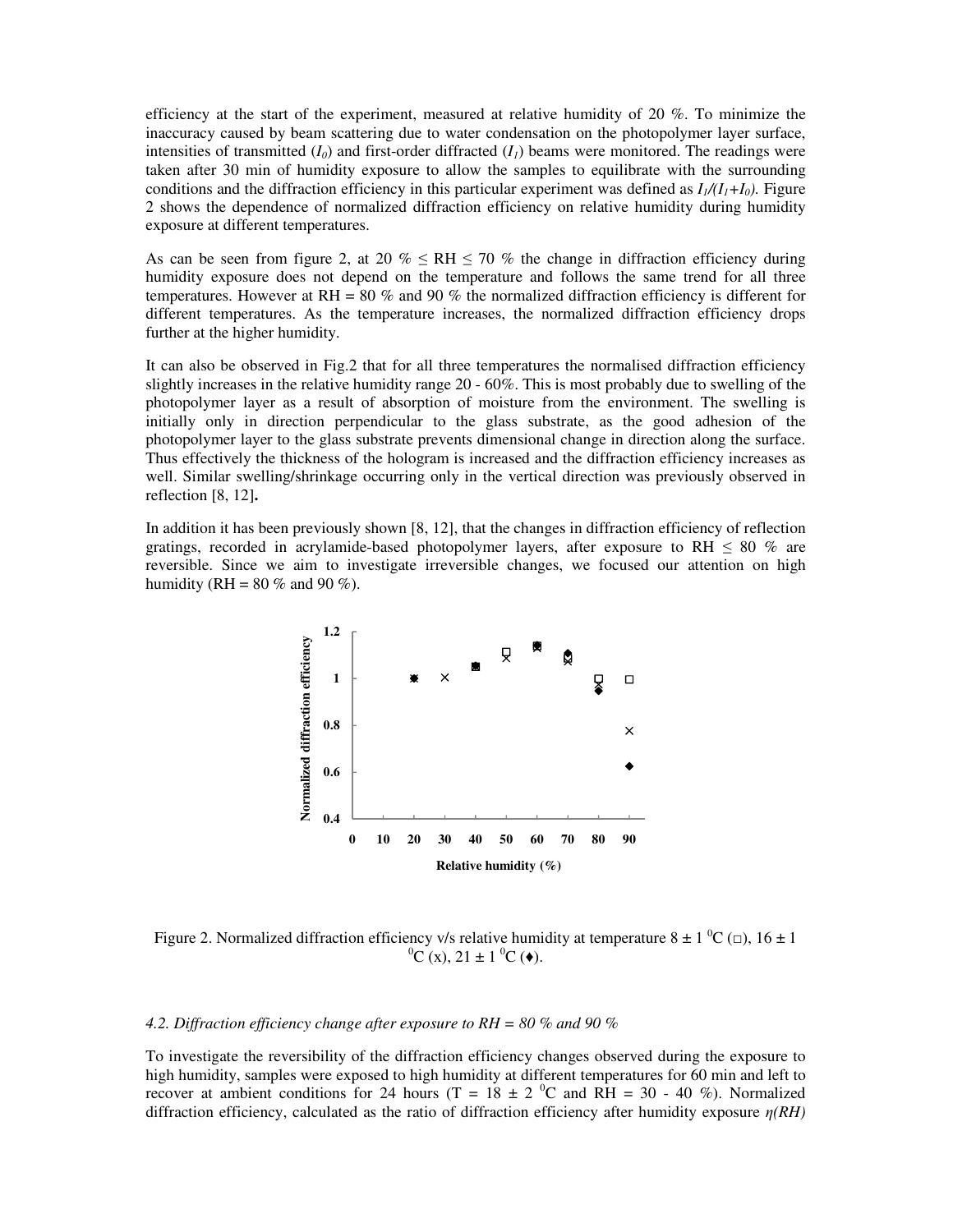to diffraction efficiency at the start of the experiment (before humidity exposure)  $\eta(0)$ , is presented in figure 3. We can conclude from the graph that, except for the lowest temperature of  $8 \pm 1$  °C, exposure to high humidity results in an irreversible decrease of diffraction efficiency. The magnitude of the irreversible decrease also depends on temperature during humidity exposure and it is greatest at  $T = 21 \pm 1$ <sup>o</sup>C and RH = 90 %.



Figure 3. Normalized diffraction efficiency after exposure to high humidity: RH = 80 % ( $\blacksquare$ ) and 90 % ( $\blacksquare$ ) at different temperatures.

#### *4.3. Diffraction efficiency change after exposure to RH = 90%: dependence on time of exposure : dependence*

In this section we investigate the effect of the duration of the humidity exposure on the observed In this section we investigate the effect of the duration of the humidity exposure on the observed change in diffraction efficiency. The time for which the grating has been exposed is found to have a significant effect on the diffraction efficiency after exposure. Figure 4 shows the normalized diffraction efficiency measured after exposure to high humidity for a set period of time at three different temperatures:  $8 \pm 1$  <sup>0</sup>C,  $16 \pm 1$  <sup>0</sup>C and  $21 \pm 1$  <sup>0</sup>C. These samples were exposed to RH = 90 % for the specified amount of time and then were returned to normal humidity ( $RH = 30 - 40\%$ ) before the measurements was taken. At T =  $8 \pm 1$  °C a few percent reduction in diffraction efficiency is observed for samples exposed to up to 2 hours at high humidity. At T = 16  $\pm$  1  $^0$ C and 21  $\pm$  1  $^0$ C normalized diffraction efficiency significantly declines during the first 40 min of exposure and then is almost constant. Fitting the experimental curves by single exponential decay, time constants were found to equal to 31 min, 22 min and 18 min at  $8 \pm 1$  °C, 16  $\pm$  1 °C and 21  $\pm$  1 °C, respectively. Hence, the time constant is shorter, i.e. the process is faster, at higher temperature. From this result we can conclude that the magnitude of the irreversible decrease of diffraction efficiency depends on both humidity exposure time and temperature during humidity exposure during humidity exposure.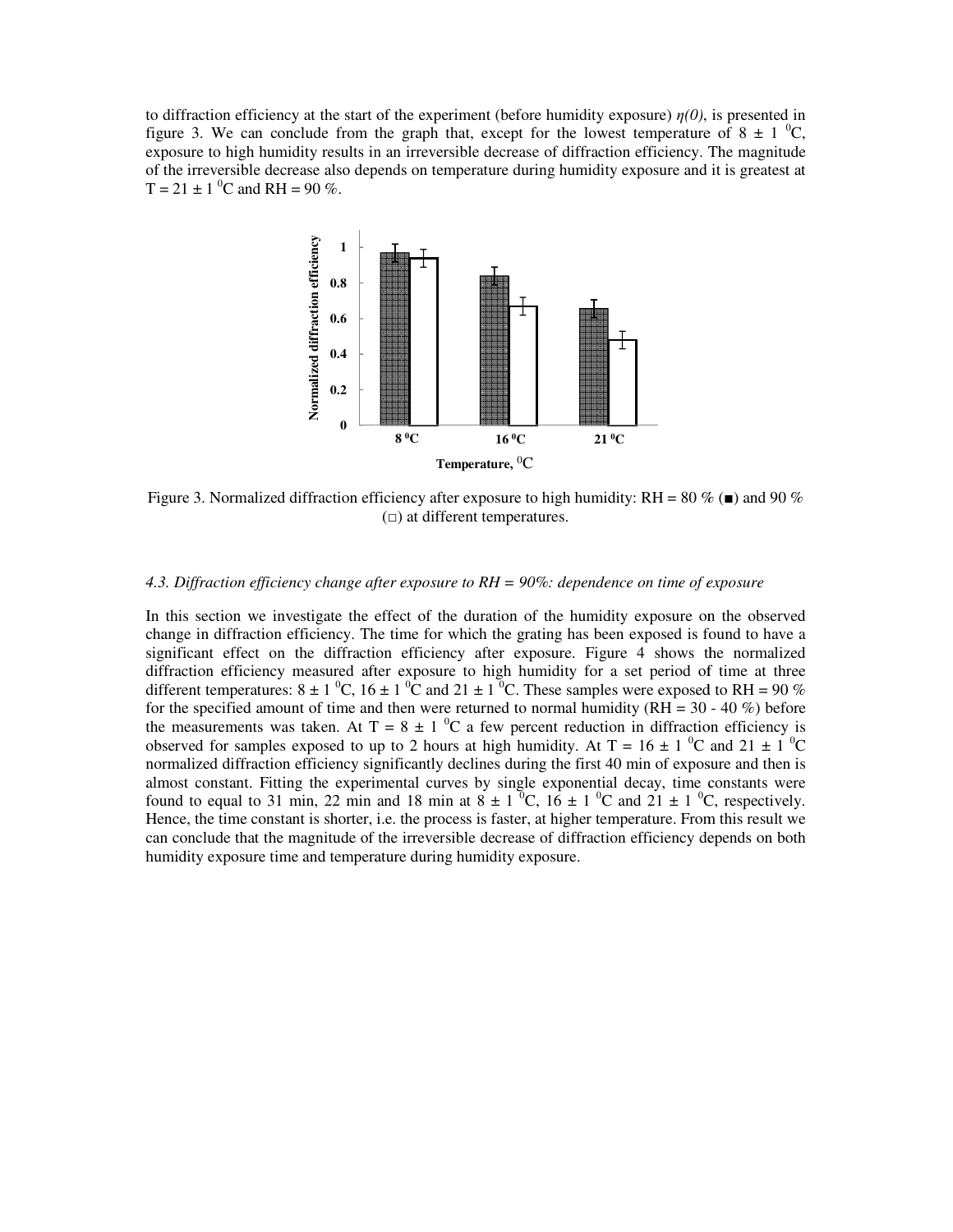

Figure 4. Normalized diffraction efficiency after exposure to RH = 90 % at T = 8  $\pm$  1  $^{\circ}$ C ( $\blacktriangle$ ), 16  $\pm$  1  ${}^{0}C$  ( $\Box$ ), 21  $\pm$  1  ${}^{0}C$  ( $\bullet$ ) on humidity exposure time.

#### *4.4. Diffraction efficiency change after exposure to RH = 90 %: dependence on temperature*

The temperature dependence of irreversible decrease of diffraction efficiency after exposure to  $RH =$ 90 % has been investigated in more detail. The results are presented in figure 5. It can be seen that changes in normalized diffraction efficiency induced by exposure to  $RH = 90$  % are fully reversible, when the temperature during the humidity exposure is kept below 9 °C. At  $9 < T < 16$  °C decrease of normalized diffraction efficiency is about few percents. In case the temperature exceeds 16  $^{\circ}$ C the changes become irreversible. Moreover, exposure to  $RH = 90\%$  at higher temperature leads to a larger drop in normalized diffraction efficiency. These results suggest that it might be that the structure changes in the holographic grating under the combined influence of high humidity and elevated temperature. It is well known that the freezing/melting temperature range of one of the ingredients of the photopolymer – triethanolamine is in the range of 17.9 - 21  $^{\circ}$ C [19]. Below this temperature range the created photonic structure is likely to be more stable and, consequently, the diffraction efficiency changes are reversible.



Figure 5. Temperature dependence of normalized diffraction efficiency after exposure to RH =  $90\%$ for 60 min.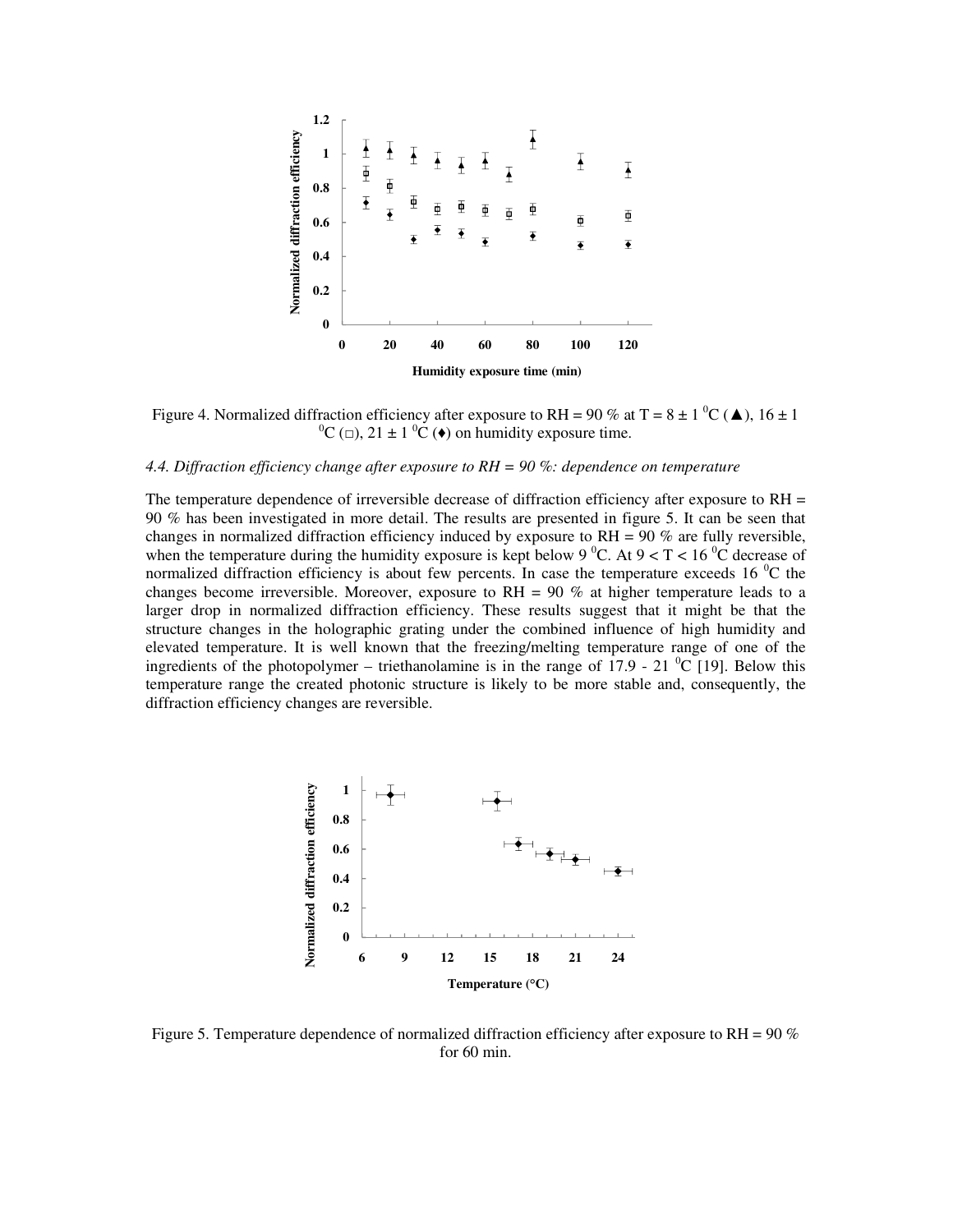#### *4.5. Change in grating thickness, Bragg angle and refractive index modulation 4.5.1. Change in grating thickness*

According to the coupled wave theory [15], the change in diffraction efficiency implies a change in thickness and/or refractive index modulation in the recorded gratings. To better understand the processes behind the observed diffraction efficiency decrease, the change in thickness after exposure to  $RH = 90\%$  for different amount of time has been measured (figure 6). The graph shows normalized thickness as a function of time of exposure to high humidity. Normalized thickness was calculated as *d(RH)/d(0)*, where *d(RH)* is the thickness after and *d(0)* is the thickness before exposure to high humidity. It can be observed that irreversible decrease in thickness indeed takes place and is larger when the temperature is higher. It has also been visually observed that there is lateral dimensional change of the photopolymer layer as illustrated in figure 7. The thickness decrease and lateral stretch observed can be explained as follows: upon exposure to humidity the layer swells in all directions increasing the thickness and both lateral dimensions. Because the layer is typically centimetres long in the two lateral dimensions and only around 100 microns in the thickness dimension, the effect is much more noticeable in the layer width and length, which are seen to visibly increase and overhang the edge of the substrate by a few millimetres. In moderate humidity and/or lower temperatures the layer will recover its original dimensions fully when returned to the original conditions, but above certain temperatures and humidity levels, the layer is stretched beyond its capacity to recover and collapses to a lower thickness while remaining 'stretched' in the lateral dimensions.

Because of this lateral stretch the fringe spacing also changes irreversibly and Bragg's law (4) predicts a change in the Bragg angle. Experimentally this can be observed as a shift in the Bragg angular selectivity curve.

The Bragg angular selectivity curves were measured before and after exposure to high humidity for each transmission holographic grating.



Figure 6. Normalized thickness after exposure to RH = 90 % at T = 8  $\pm$  1  $^0C$  ( $\blacktriangle$ ), 16  $\pm$  1  $^0C$  ( $\Box$ ), 21  $\pm$  $1^{\circ}$ C ( $\bullet$ ) on humidity exposure time.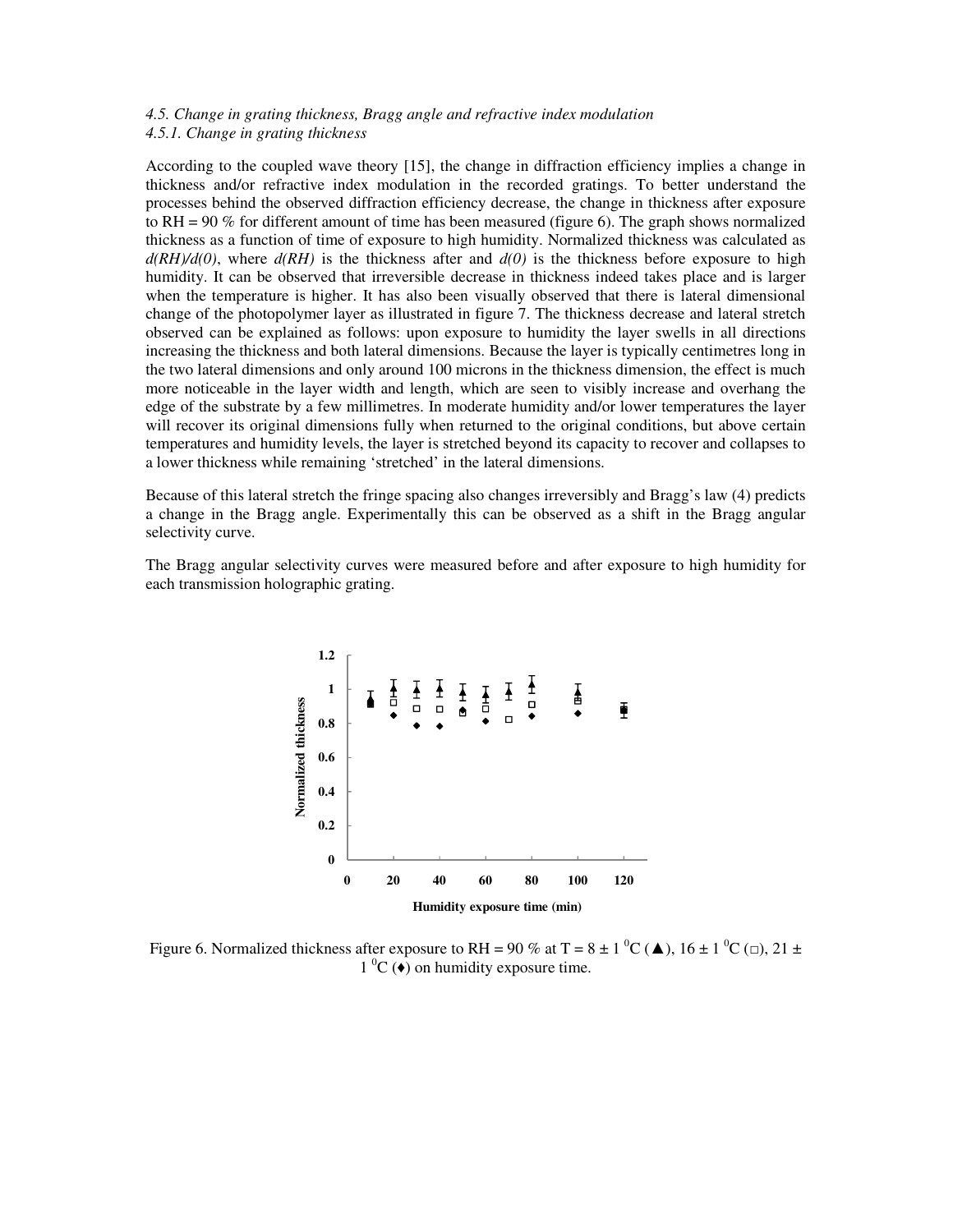

Figure 7. Schematic representation of the photopolymer layer before (a) and after (b) exposure to RH  $= 90\%$  at T > 15<sup>°</sup>C.  $A(0)$  and  $A(RH)$  is the fringe spacing before and after humidity exposure, respectively.

#### *4.5.2. Shift in Bragg selectivity curve*

Figure 8 Illustrates the Bragg selectivity curve of a typical volume transmission grating measured before and after exposure to RH = 90 % at T=16  $\pm$  1 <sup>o</sup>C for 60 min. By measuring the change in thickness it is possible to predict the change in the fringe spacing and thus calculate the expected Bragg angle shift using formula (4). The experimentally observed shift in Bragg angle is in a good agreement with Bragg angle shift calculated by (4) taking into account the change in thickness of the grating after humidity exposure as discussed below. The experimentally observed shift in Bragg angle confirms the irreversible change in fringe spacing of the transmission grating due to irreversible layer expansion in horizontal direction caused by exposure to high humidity. This irreversible expansion is most probably due stretching of the layer beyond the point of elastic deformation. As the photopolymer is a viscoelastic material, the irreversible layer expansion can be explained by decreasing layer viscosity due to water absorption and, hence, by decreasing its elasticity.



Figure 8. Bragg selectivity curve before and after exposure to RH = 90 % at T = 16  $\pm$  1 <sup>o</sup>C for 60 min.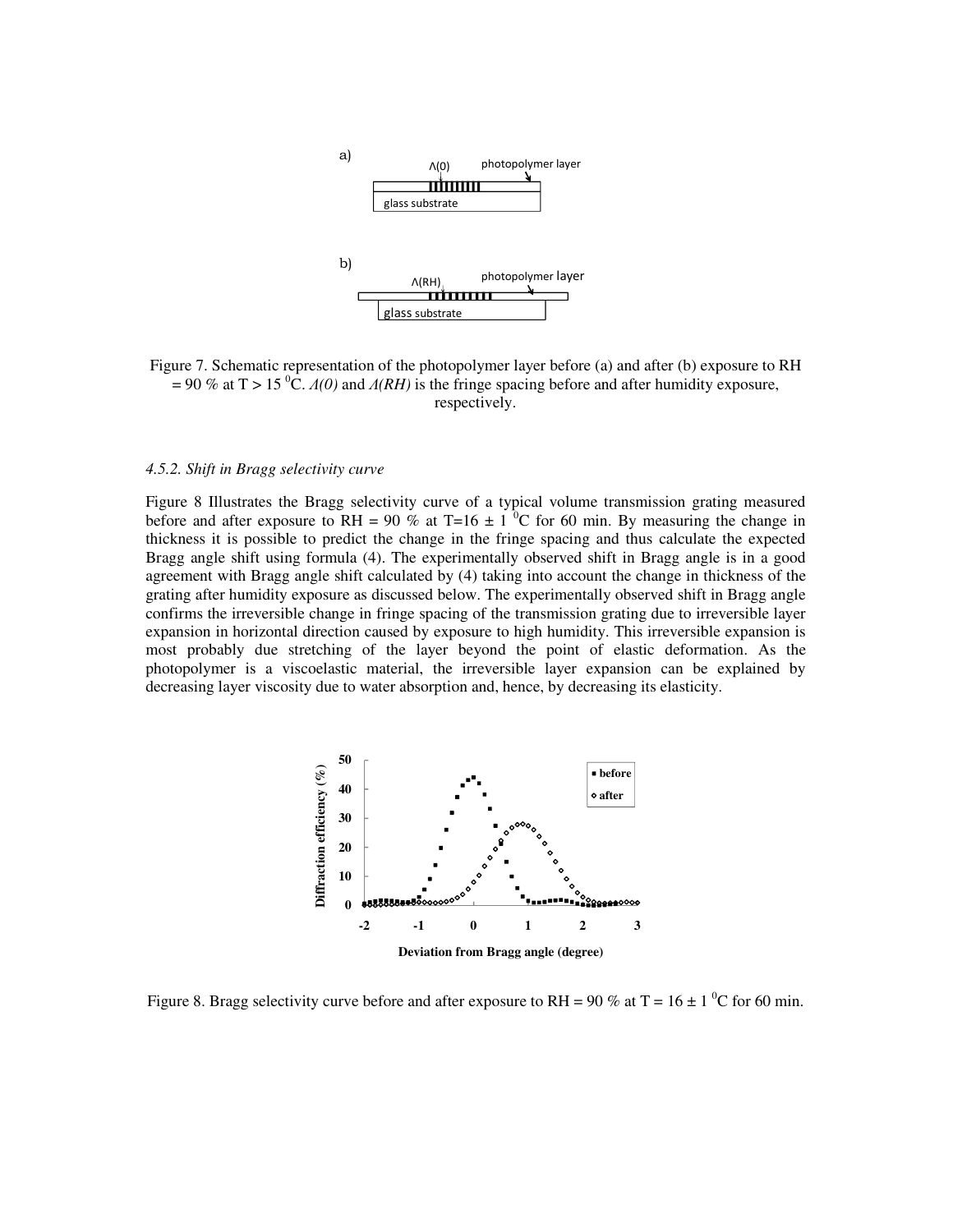

Figure 9. Bragg angle shift after exposure to RH = 90 % at T =  $8 \pm 1$  °C ( $\triangle$ ),  $16 \pm 1$  °C ( $\Box$ ),  $21 \pm 1$  °C (♦) on humidity exposure time.

The shift in Bragg angle has been analysed for different exposure time at different temperatures (figure 9). It is clearly seen that the magnitude of Bragg angle shift (figure 9) follows the same trend as the thickness change (figure 6). At  $T = 8 \pm 1$  <sup>0</sup>C unchanged thickness is accompanied by a zero shift in Bragg angle. At higher temperatures shift in Bragg angle is bigger because of the bigger layer expansion. It is worth emphasizing again that the expected Bragg selectivity curve shift due to thickness change is in a good agreement with the measured value. So, for example, after exposure to 90 % of RH for 100 min, the observed and calculated from the change in layer's dimensions shifts in Bragg angle for the three different temperatures are shown in table 1.

| Temperature, ${}^{0}C$ | Measured Bragg angle | <b>Calculated Bragg</b><br>angle shift, $^{\circ}$ |
|------------------------|----------------------|----------------------------------------------------|
|                        |                      |                                                    |
| 16 + 1                 |                      |                                                    |
|                        |                      |                                                    |

Table 1 Comparison of the experimentally measured and calculated from the layer's thickness change Bragg angle shift at different temperatures.

Small discrepancy between observed and calculated shift in Bragg angle at  $21 \pm 1$  <sup>0</sup>C can be caused by thickness measurement error.

#### *4.5.3. Refractive index modulation*

It is important to understand whether other irreversible changes take place in the grating in addition to the dimensional deformation of the photopolymer layer. Such changes could be mass transport between the areas illuminated by dark and bright fringes during the exposure to high humidity. Since the density and the refractive index of the photopolymer is higher in the bright fringe areas, the decrease in the diffraction efficiency due to exposure to high humidity could be caused by effective decrease of the refractive index in the bright areas and/or effective increase of the refractive index in the dark fringe areas. A mass transport from bright to dark fringe areas could be the process causing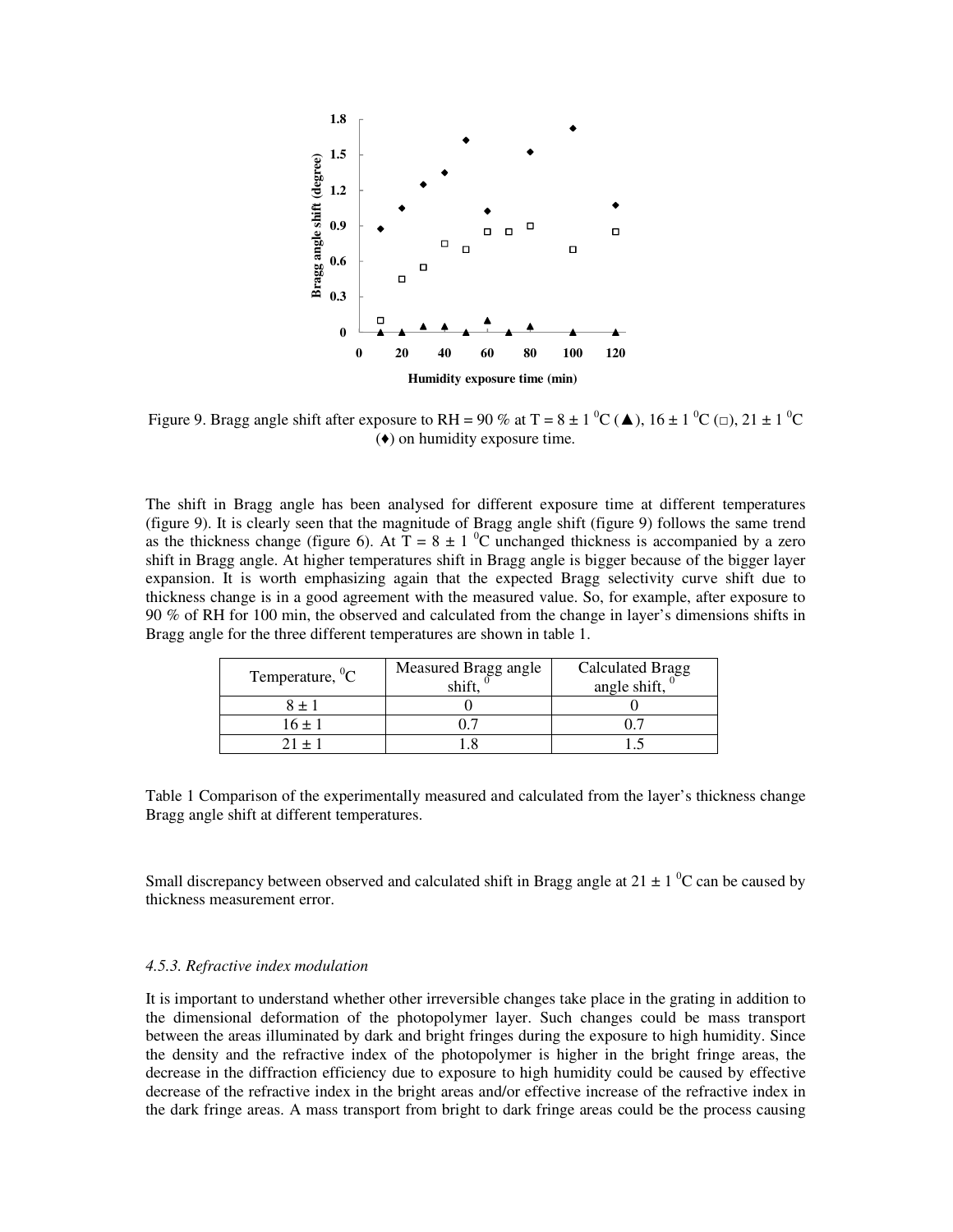the changes described above. Another explanation could be the different porosity of the grating's fringes (created during exposure to the bright and dark fringes of the recording interference pattern) and their different ability to retain water.

Using the thickness data and taking into account the shift in Bragg angle, we have estimated the refractive index modulation by formula (2). It has been found that the diffraction efficiency drop cannot be explained only by the thickness change and shift in Bragg angle. A small change in the refractive index modulation has also occurred.

Normalized refractive index modulation, defined as the ratio of  $\Delta n(RH)$  - refractive index modulation after exposure to humidity and  $\Delta n(0)$  – refractive index modulation before humidity exposure, is used to analyse the change in refractive index modulation. As can be seen from figure 10, there is no change in normalized refractive index modulation caused by exposure to RH = 90 % at T = 8  $\pm$  1 <sup>o</sup>C.



Figure 10. Normalized refractive index modulation after exposure to RH = 90 % at T = 8  $\pm$  1  $^0C(\blacktriangle)$ ,  $16 \pm 1$  <sup>0</sup>C ( $\Box$ ),  $21 \pm 1$  <sup>0</sup>C ( $\blacklozenge$ ) on humidity exposure time.

This result is in a good agreement with unchanged normalized diffraction efficiency (figure 4). Exposure to high humidity at T = 16  $\pm$  1  $\rm{^0C}$  and 21  $\pm$  1  $\rm{^0C}$  results in decrease of refractive index modulation and, consequently, normalized diffraction efficiency is also reduced (figure 4).

#### **5. Conclusions**

Investigation of the volume transmission grating properties after exposure to high humidity has been carried out. Both diffraction efficiency and Bragg selectivity are observed to change irreversibly at higher temperature, and full reversibility was confirmed for lower temperatures. It has also been established that the shift in Bragg selectivity curve can be explained by the irreversible dimensional change in layers. Irreversible changes in diffraction efficiency, however, are caused by this change in thickness and a change in the refractive index modulation implying some diffusion processes occur more freely as the layer takes on moisture. The magnitude of the irreversible change highly depends on humidity level, temperature during the humidity exposure and on humidity exposure time. If the gratings are kept below 9 $\degree$ C, the changes in diffraction efficiency are fully reversible.

This sensitivity of transmission gratings, recorded in acrylamide-based photopolymer layers, to high humidity (RH  $\geq$  80 %) can be utilized for the development of irreversible humidity holographic sensors, but also can limit the application of this material when non-sensitive to the environment material is needed. The fuller understanding of the processes involved limits past which irreversible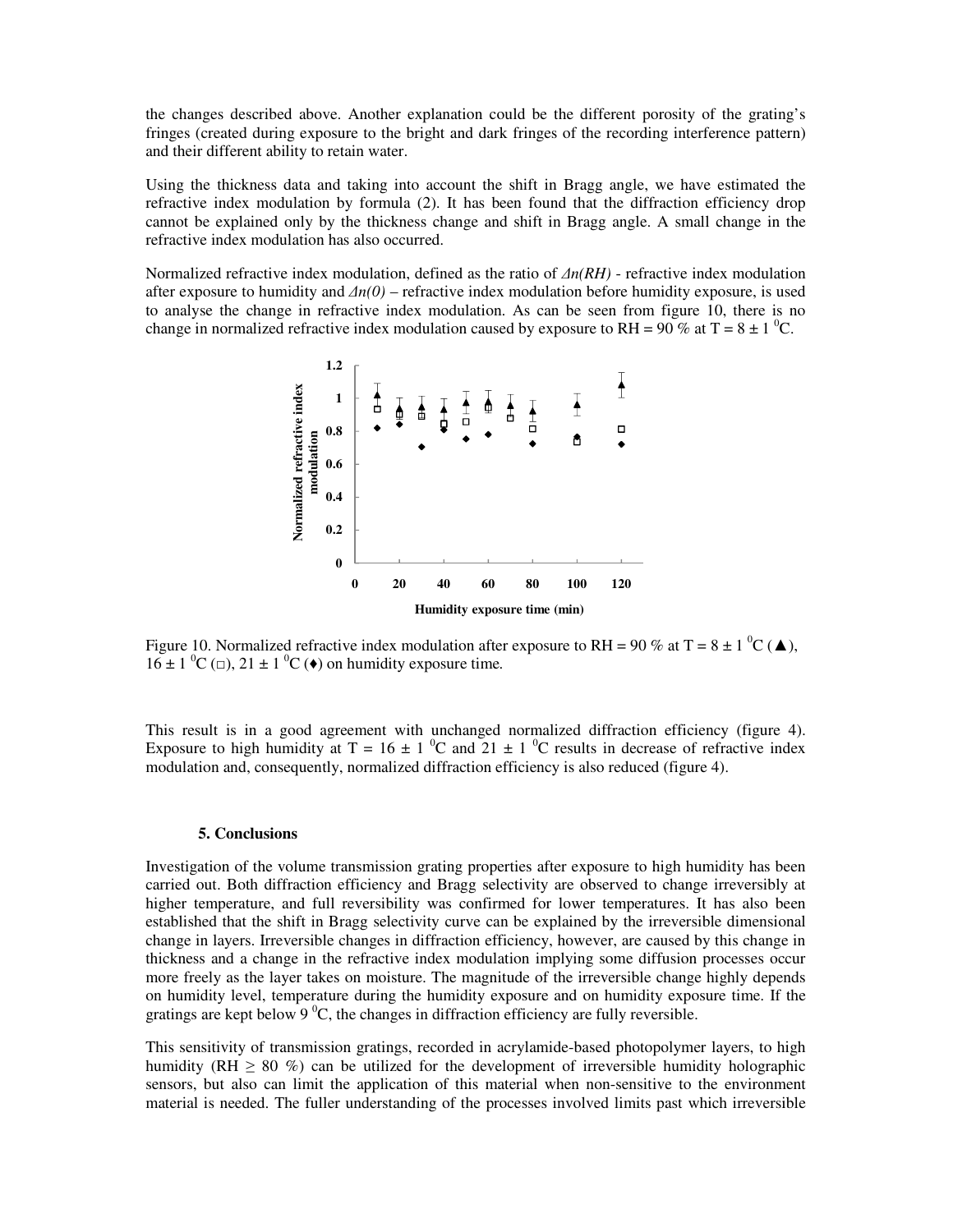change occurs and quantification of those changes helps in the design of sensors and also in the development of new version of acrylamide based photopolymer which is less sensitive to humidity. Further work in this direction will be published shortly.

#### **Acknowledgments**

The authors would like to acknowledge the Irish Research Council Embark Initiative for financial support and also thank the FOCAS Research Institute for providing research facilities.

#### **References**

- 1. Martin S, Feely C A and Toal V 1997 Holographic recording characteristics of an acrylamidebased photopolymer *Appl. Optics* **36** 5757-68
- 2. Guntaka S, Toal V and Martin S 2002 Holographically recorded photopolymer diffractive optical element for holographic and electronic speckle-pattern interferometry *Appl. Optics* **41** 7475-79
- 3. Yao H, Huang M, Chen Z, Hou L and Gan F 2002 Optimization of two-monomer-based photopolymer used for holographic recording *Materials Letters* **56** 3-8
- 4. Blaya S, Carretero L, Madrigal R F and Fimia A 2003 Optimization of a photopolymerizable holographic recording material based on polyvinylalcohol using angular responses *Optical Materials* **23** 529-38
- 5. Huang M, Wang S, Wang A, Gong Q and Gan F 2005 A wideband sensitive holographic photopolymer *Chinese Optics Letters* **3** 268-70
- 6. Liu S, Gleeson M and Sheridan T 2009 Analysis of the photoabsorptive behaviour of two different photosensitizers in a photopolymer material *J. Opt. Soc .Am. B* **26** 528-36
- 7. Zhu J, Wang G, Hao Y, Xie B and Cheng A 2010 Highly sensitive and spatially resolved polyvinylalcohol/acrylamide photopolymer for real-time holographic applications *Optics Express* **18** 18106-12
- 8. Naydenova I, Jallapuram R, Toal V and Martin S 2008 A visual indication of environmental humidity using a colour changing hologram recorded in a self-developing photopolymer *Appl. Phys. Lett* **92** 031109
- 9. Fernandez E, Garcia C, Pascual I, Ortuno M, Gallego S and Belendez A 2006 Optimization of a thick polyvinyl alcohol-acrylamide photopolymer for data storage using a combination of angular and peristrophic holographic multiplexing *Applied Optics* **45** 7661-66
- 10. Gallego S, Marquez A, Marini S, Fernandez E, Ortuno M and Pascual I 2009 In dark analysis of PVA/AA materials at very low spatial frequencies: phase modulation evolution and diffusion estimation *Optics Express* **17** 18279-291
- 11. Gong Q, Wang S, Huang M and Gan F 2005 A humidity-resistant highly sensitive holographic photopolymerizable dry film *Materials Letters* **59** 2969-72
- 12. Naydenova I, Jallapuram R, Toal V and Martin S 2009 Characterization of the humidity and temperature responses of a reflection hologram recorded in acrylamide-based photopolymer *Sensors and Actuators B: Chemical* **139** 35-8
- 13. Leite E, Babeva T, Ng E, Toal V, Mintova S and Naydenova I 2010 Optical Properties of Photopolymer Layers Doped with Aluminophosphate Nanocrystals *Journal of Physical Chemistry C* **114** 16767-75
- 14. Phariseau P 1956 On the diffraction of light by progressive supersonic waves *Proc. Ind. Acad. Sci.* **44A** 165-70
- 15. Kogelnic H 1969 Coupled wave theory for thick hologram gratings *Bell Syst. Tech. J.* **48** 2909- 47
- 16. Martin S, Leclere P, Renotte Y, Toal V and Lion Y 1994 Characterization of an acrylamidebased dry photopolymer holographic recording material *Opt. Eng*. **33** 3942-6
- 17. Naydenova I, Martin S, Jallapuram R, Howard R and Toal V 2004 Investigations of the diffusion processes in self-processing acrylamide-based photopolymer system *Applied Optics* **43** 2900-5